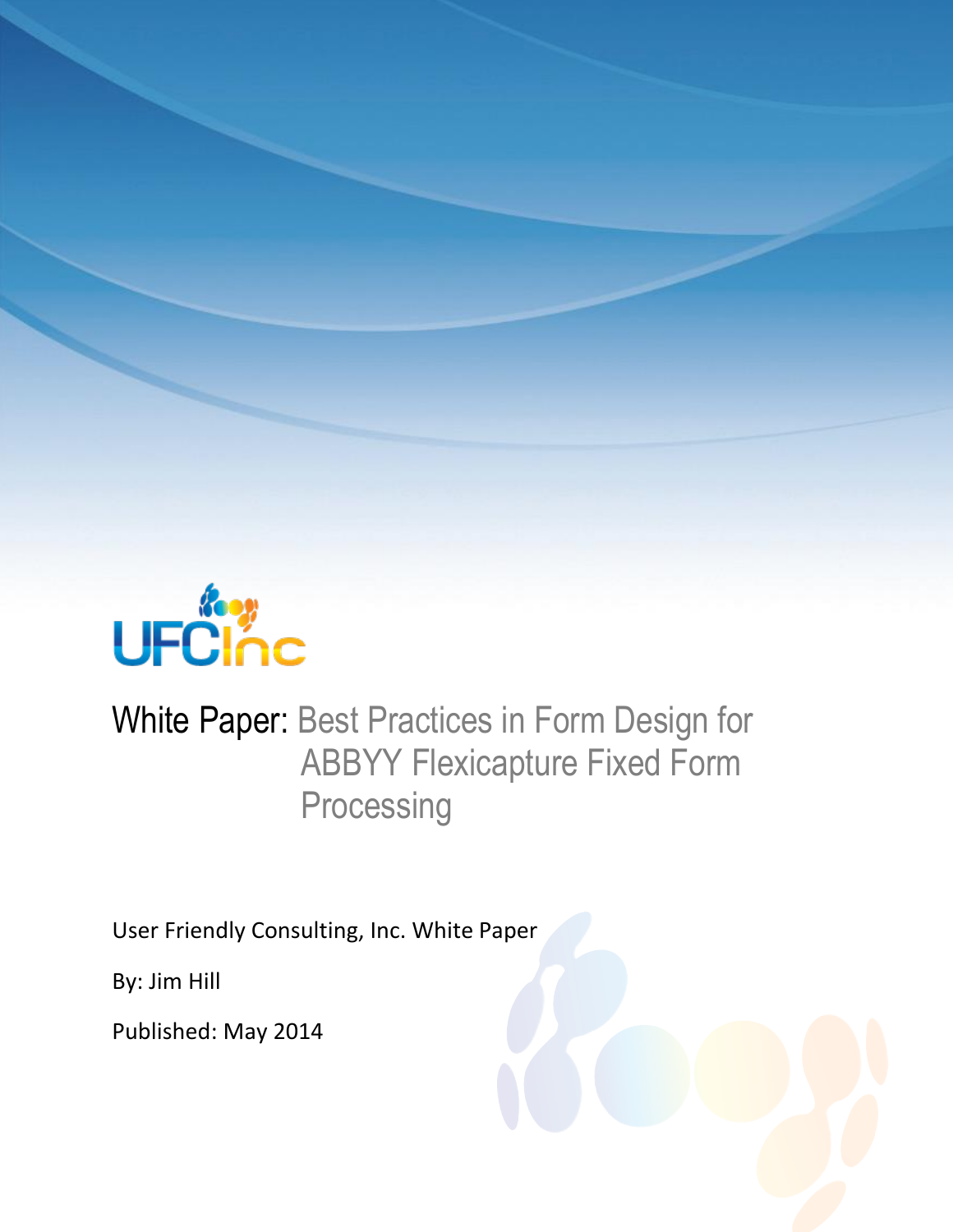# *Best Practices in Form Design for ABBYY Flexicapture Fixed Form Processing*

### **Table of Contents:**

| <b>CONSIDERATIONS IN FORM DESIGN THAT IMPACT PROPOSALS AND REQUEST FOR</b> |
|----------------------------------------------------------------------------|
|                                                                            |
|                                                                            |
|                                                                            |
|                                                                            |
|                                                                            |
|                                                                            |
|                                                                            |
| APPENDIX: SCRIPTING EXAMPLE FOR COUNTING CHECKBOX VALUES 6                 |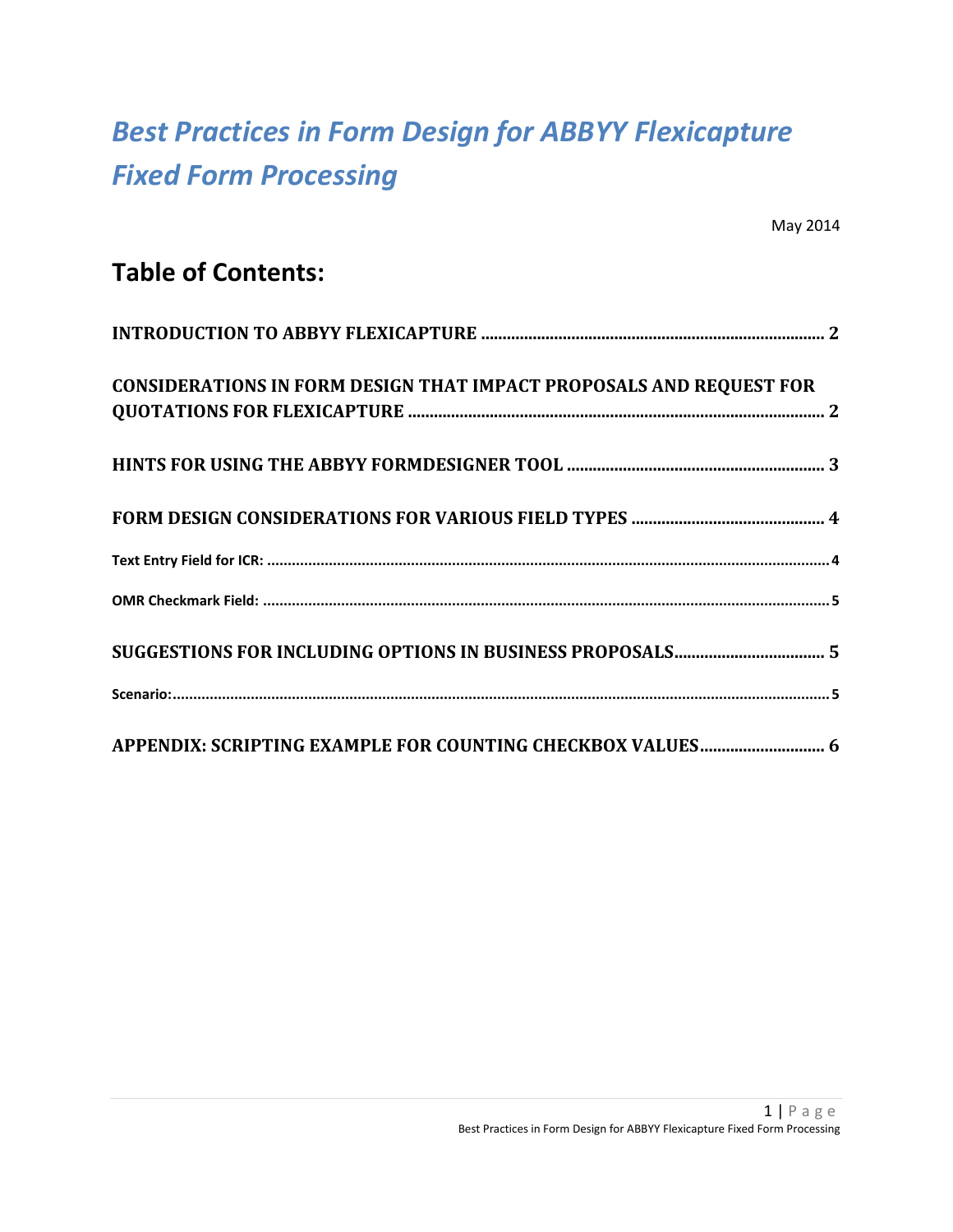### Introduction to ABBYY Flexicapture

[ABBYY Flexicapture i](http://www.ufcinc.com/Data-Capture-and-OCR/abbyy-flexicapture-document-capture-software)s a comprehensive forms processing and document capture solution. It includes standard import features for scanning documents, receiving documents from email, processing images from a watched network folder, and manually processing images. Standard export features include output of files to a wide variety of formats, enterprise content management systems, and Microsoft SharePoint. The product is available in two types of architecture depending upon your needs. The standalone system is for a single user processing smaller volumes of documents from a single workstation. The distributed version is the scalable client-server application that runs in Microsoft IIS. The distributed flavor provides for large scale processing of large volumes of documents spread across multiple servers for load balancing and failover in a Microsoft Server cluster. Within the standalone and distributed installation types are additional consideration including whether there is need to process fixed forms, semi-structured forms, or unstructured forms. The last two types require the use of the Flexilayout Studio product and licensing. Structured forms can be processed by the standard versions of Flexicapture standalone and distributed. Both versions include a tool called the FormDesigner for the creation of "scannable" paper forms.

## Considerations in Form Design That Impact Proposals and Request for Quotations for Flexicapture

There are several form design considerations that must be taken into account in order to provide an accurate quotation for an ABBYY Flexicapture solution. First, the analyst must determine whether the forms to be processed require the use of the basic fixed-form product, or the more advanced Flexilayout Studio. Since the price difference between the two is significant the customer is not going to be pleased if they determine that the fixed-form product is unable to produce acceptable results on their documents.

A second and extremely important consideration of form design that would impact the quotation is the requirement for the Flexicapture software to process tables or repeating groups. This is significant because some forms naturally lend themselves to the use of a table object in the form design, whether or not the form is created in the ABBYY FormDesigner, Adobe InDesign (the preferred method), or the customer has an existing form that requires processing. Again, since there is a significant difference in price to add the table item / repeating group option to the system your customer won't be happy if you determine that you require the use of this technology to successfully process the form.

Finally, determine in advance and include in the quote specific detail about who is responsible for form design and testing. The form design process can be very time consuming and you do you customer a large favor by delineating in your proposal the responsibilities and charges for form design and validation.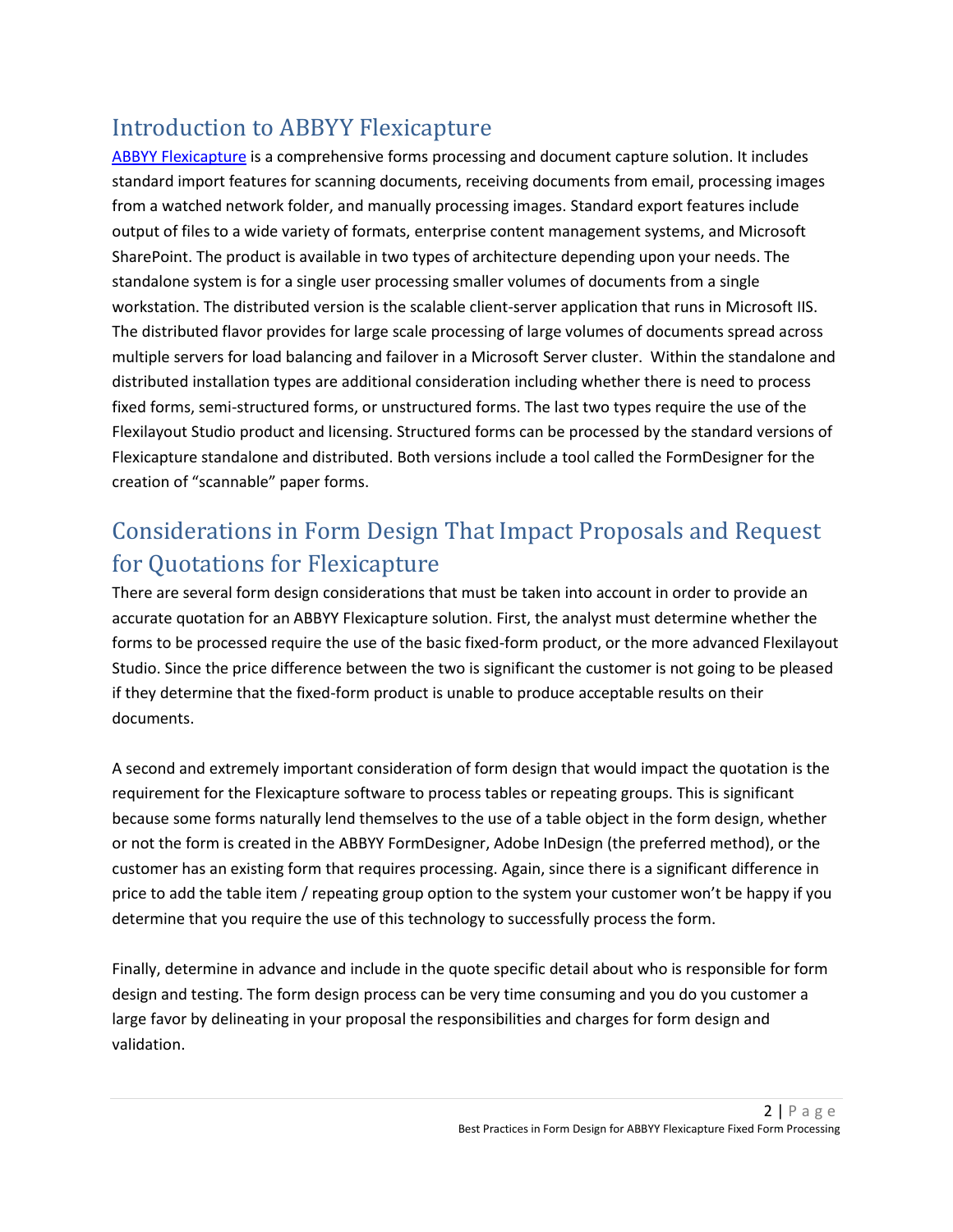## Hints for Using the ABBYY FormDesigner Tool

You can save yourself considerable grief by understanding the ABBYY FormDesigner as a tool for creating prototypes of forms to be exported image format to Adobe InDesign for the final design. There may be exceptions to this principle for certain simple forms with limited, widely spaced elements. This advice of using the FormDesigner for prototyping only will save you considerable grief when it comes to producing forms which work well in Flexicapture, even though the FormDesigner automatically creates much of the document definition (template).

The following are some examples on how the FormDesigner could help you design a better form once you begin the production form design using a form design tool like Adobe InDesign.

- Use the designer to provide the exact dimension of form objects, then use these dimensions when you build the form in InDesign. For example, using the ABBYY tool to design a series of text entry fields with 4mm wide by 5 mm tall marking frames. *Figure One*
- Use the designer to quickly alternative prototype versions of forms containing a "straw man" set of form fields. Consider a prototype form with the form elements generated by the ABBYY FormDesigner.
- Build an image containing the required page anchor elements, such as black squares or angled corner marks.
- Create barcode element for matching of the document definition.
- Create all of the columns and one row of data for a table element.
- Use the designer to a "filling template" element that shows users of the form how to properly print the handwritten letters and mark checkboxes. *Figure Two*
- A table object with checkbox or text entry fields. *Figure Three*
- Text entry fields using constrained elements.
- Build a prototype form with a combination of elements for rapid testing with the customer.

#### **Figure One: Text Entry Field (4 x 5 mm)**



#### [Download](http://www.ufcinc.com/images/text-entry-field.PNG)

#### **Figure Two: Sample Filling Template from ABBYY**



[Download](http://www.ufcinc.com/images/abbyy-filling-template.PNG) 

#### **Figure Three: Table Object with Entry Fields**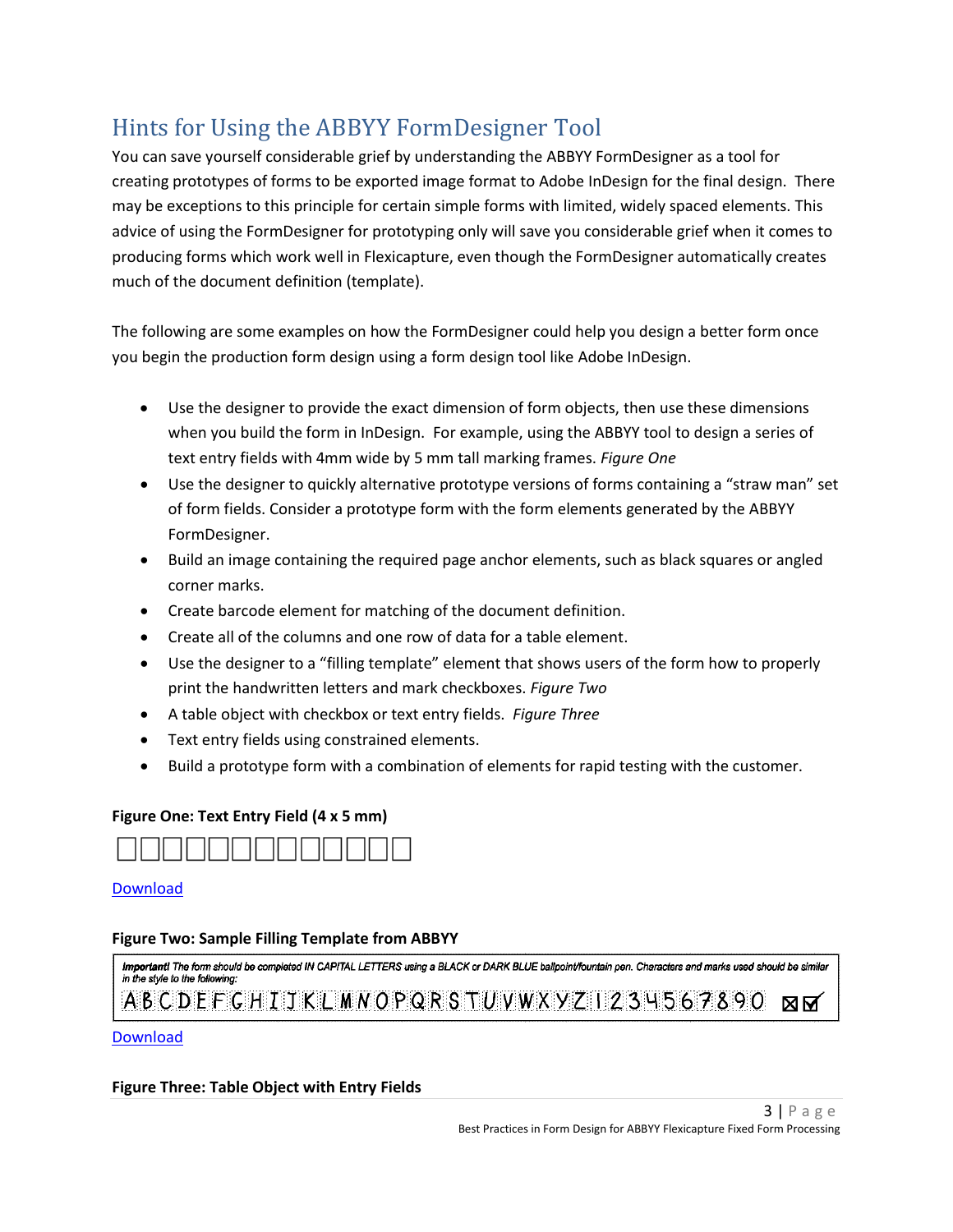| Small | Med | Large | XI. |
|-------|-----|-------|-----|
|       |     |       |     |

[Download](http://www.ufcinc.com/images/table-object.png)

### Form Design Considerations for Various Field Types

In general you want to be certain to provide as much information as possible in the document definition field properties for each field on the form. This may seem intuitive until you realize that the more information about the field the less possibilities Flexicapture will have to assign to the field. There can be a small difference for example between specifying just a data type as a name versus a first name. Finally, anytime you can utilize a database lookup to restrict the possible values for the field you will increase the accuracy of the recognition.

#### Text Entry Field for ICR:

We have found that we can achieve superior recognition results when using the character box series marking type and then designating the number of cells when you create the document definition for handwriting recognition (ICR). These full squares seem to provide a better method for users to enter data and Flexicapture works better when using this marking pattern (see Figure Four). The second type that works very well is this same type of character box series but with the cell boxes marked in a dropout color. When you create the document definition with this type you will just need to change the marking type to "simple" since when the form is scanned the character box series marking will disappear leaving just the characters themselves. Finally, we have not had very good results with using the "dotted frame" marking method as provided by the FormDesigner. The issue with these marking types is that during the scanning process the dots tend to enlarge during the degree of freedom added during the scanning operation. Think of what is known as the "fax game." Someone in an office makes a copy of document and send this first copy through a fax machine, which is in effect a very low quality scanner. The person on the other end receives the fax and sends it by fax to another person, and the cycle repeats. After a dozen faxes the document has changed quite a bit by darkening text areas and noise (dots and speckles). Evidently the same thing happens and when text entry fields are marked with the dotted frames they tend to thicken with scanning. Even when the document definition is set to despeckle you will experience poor recognition results for handwritten values.



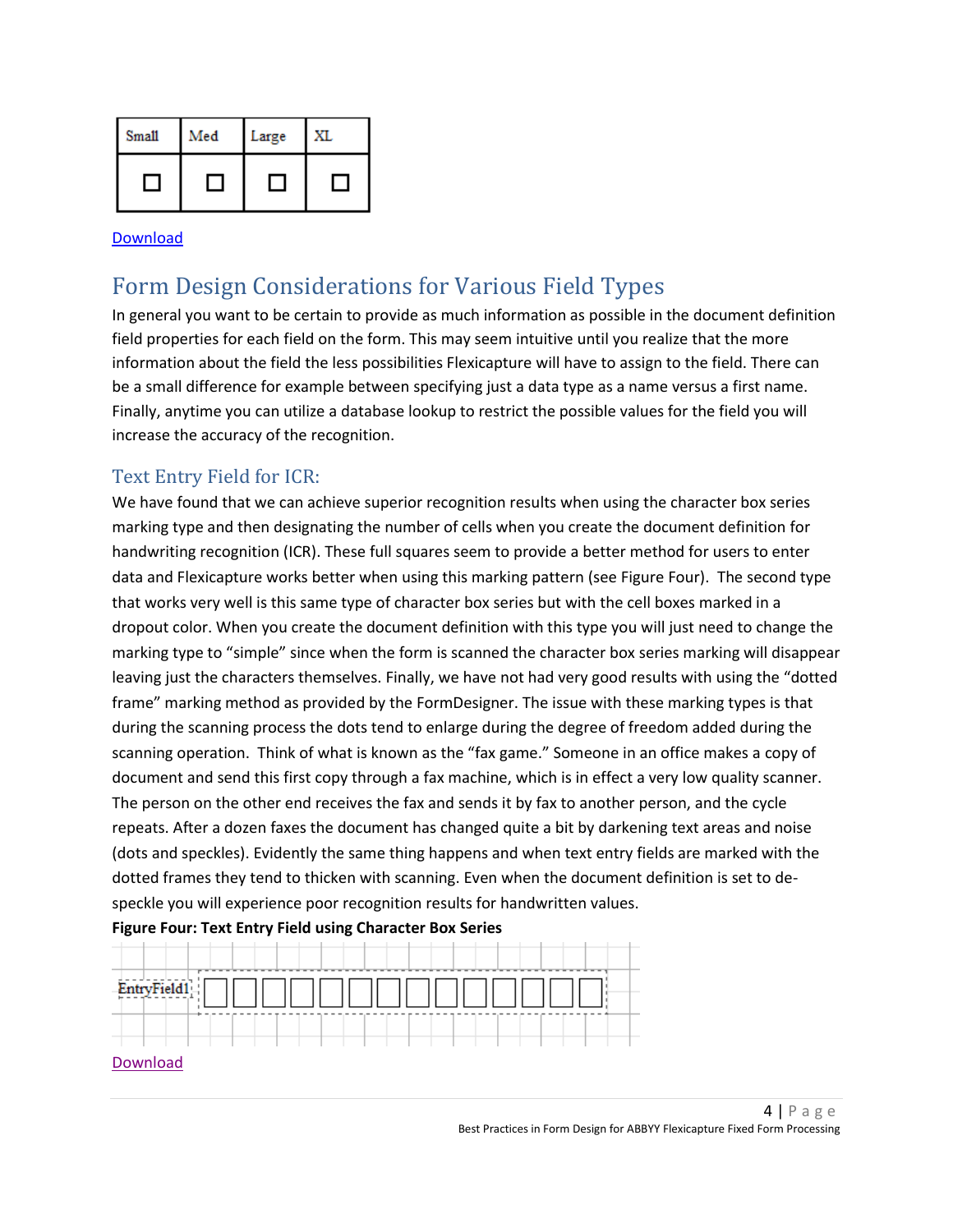#### OMR Checkmark Field:

We have found superior results when using the rectangular field marking for these fields. As an alternative we tried using oval markings instead of rectangles, then when the document definition was created it specified rectangular values since there is no option for ovals. This marking type worked very well even with the ovals.

### Suggestions for Including Options in Business Proposals

Our advice to anyone writing a proposal for Flexicapture is to include the table object (and repeating groups) add-on as an option, along with the semi-structured Flexilayout Studio pricing in each proposal. This only takes a small amount of time and could avoid an unhappy customer when the need for one of these options arises.

#### Scenario:

I was working with a company who desired to extract handwritten text and checkmark data from a form. During the sales cycle we created a template for demo purposes using the fixed form Flexicapture standalone system without the table option. Since we obtained good results we never included the option or even mentioned the possible necessity of the option for processing tables in the quotation. Once the customer purchased the system they set out to build new order forms in order to optimize the extraction results using the ABBYY FormDesigner Tool to create a prototype> Next they finished up the form design using Adobe InDesign. It was quickly determined that the customer needed the table option on their system because of the particular design of their form. When I approached the customer with this information they tersely asked me why even the possibility of this need was mentioned during the courtship. I explained that their original form did not lend itself to the use of the table objects but their new form design did work best with the use of this more advanced technology. After some discussion they agreed to the purchase the option.

### Conclusion

Use the ABBYY FormDesigner tool to create high quality prototype forms for testing and evaluation, then create the production form in Adobe InDesign using the form elements produced in the ABBYY tool. Use caution in specifying page elements on forms such that you optimize the data extraction capability of the ABBYY Flexicapture system.

Jim Hill, UFC, Inc. Contact me at: (248) 447-0102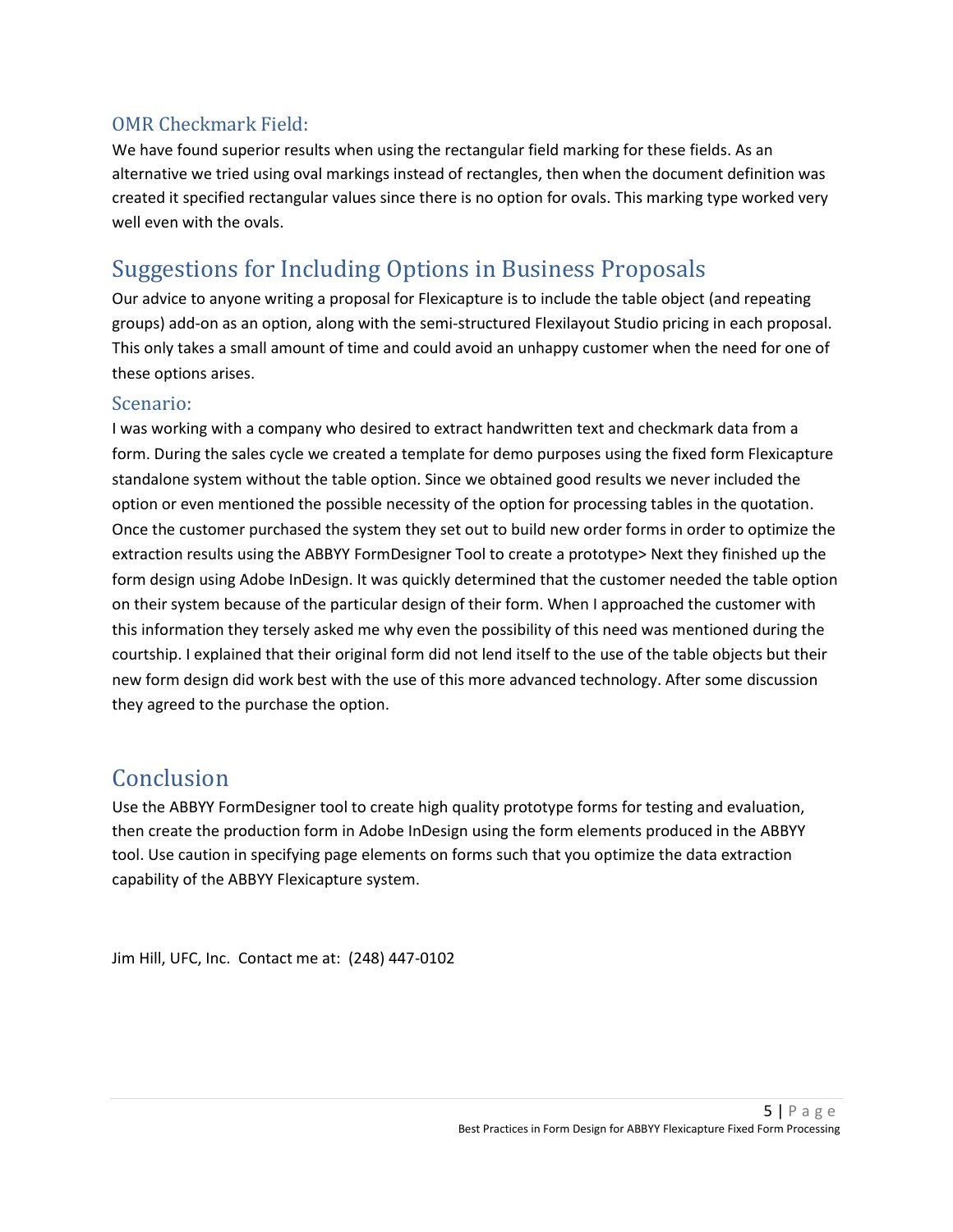## Appendix: Scripting Example for Counting Checkbox Values

We were asked by a potential client whether we could 1. Count up the number of times a group of checkboxes were marked, and 2. Count the number of markings for the group to which the checkmark belonged, either normal or significant. Some checkmarks were in the normal category, while some were assigned to the more critical "significant" category. The following is the script that we created in the document definition for this operation. You may find it useful when you have to tally and make mathematical calculations for OMR fields.

Dim deficiencies Dim sigdeficiencies 'Created by Jim Hill, UFC, Inc. 'The script determines a count of checkboxes on the forms for the four field groups (1.Controls - 4.Other) 'It reports a separate value for total number of deficiencies and another for significant deficiencies 'Significant deficiencies are bolded fields on the image and the fields are designated -SIG 'Set the variable to zero so it's not a null so it can be incremented 'But only do this the first time for checkbox group 1 then increment throughout the project deficiencies = 0 sigdeficiencies = 0 'Change the field value to the proper value, could do this in a for next loop but there are only three values if Me.Field("1a").Value = "Y" then deficiencies = deficiencies + 1 end if 'increment then repeat the counter for the remaining fields if Me.Field("1b").value = "Y" then deficiencies = deficiencies + 1 end if if Me.Field("1c-SIG").value = "Y" then deficiencies = deficiencies + 1 'increment the significant deficiencies since 1c is a bolded value on on the form (significant) field 'change this for each bolded field on the form sigdeficiencies = sigdeficiencies + 1 end if if Me.Field("2a").Value = "Y" then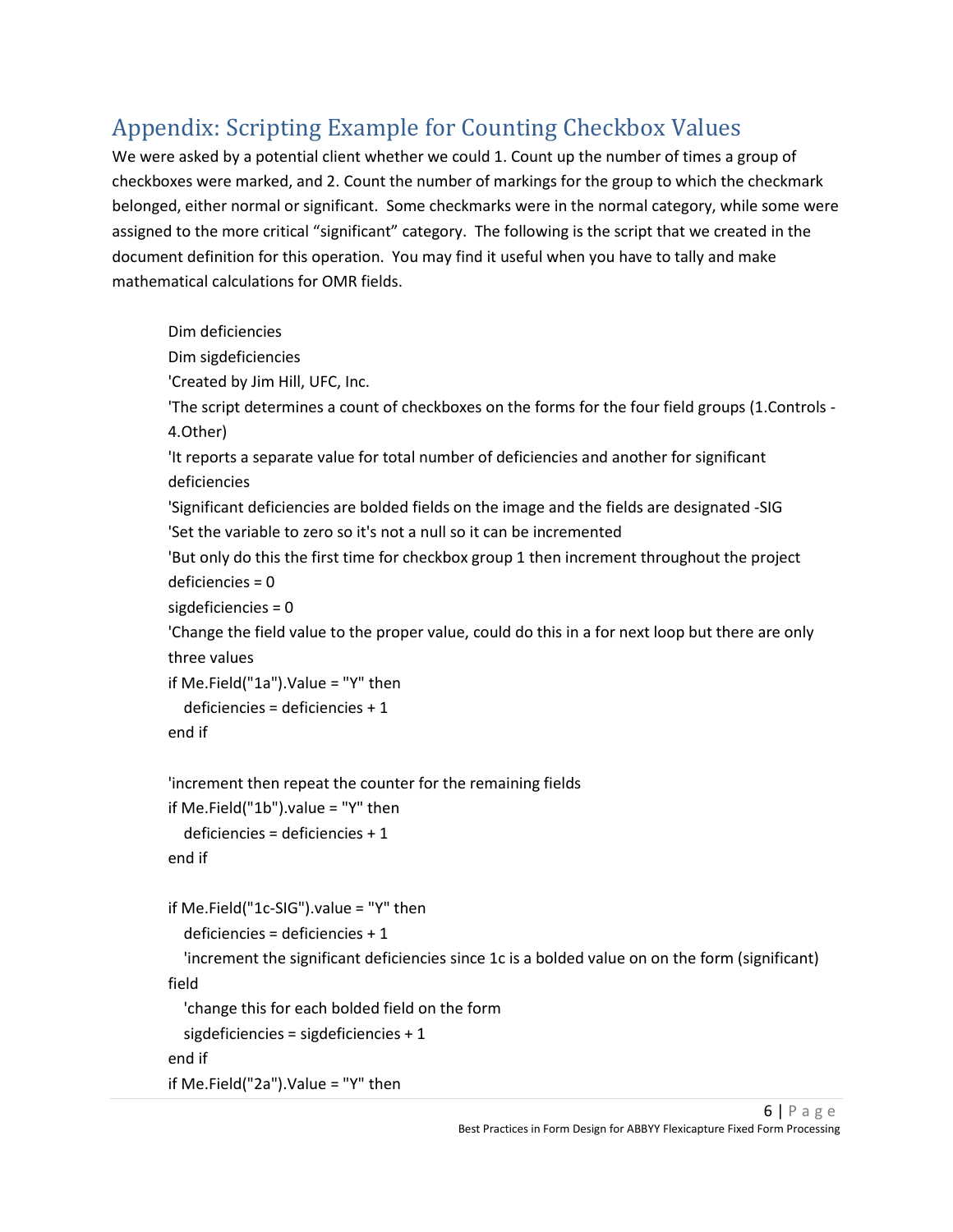```
 deficiencies = deficiencies + 1 
end if 
if Me.Field("2b").Value = "Y" then 
   deficiencies = deficiencies + 1 
end if 
if Me.Field("2c-SIG").Value = "Y" then 
   deficiencies = deficiencies + 1 
   sigdeficiencies = sigdeficiencies + 1 
end if 
if Me.Field("2d-SIG").Value = "Y" then 
   deficiencies = deficiencies + 1 
   sigdeficiencies = sigdeficiencies + 1 
end if 
if Me.Field("2e-SIG").Value = "Y" then 
   deficiencies = deficiencies + 1 
   sigdeficiencies = sigdeficiencies + 1 
end if 
if Me.Field("2f-SIG").Value = "Y" then 
   deficiencies = deficiencies + 1 
   sigdeficiencies = sigdeficiencies + 1 
end if 
if Me.Field("2g").Value = "Y" then 
   deficiencies = deficiencies + 1 
end if 
if Me.Field("2h").Value = "Y" then 
   deficiencies = deficiencies + 1 
end if 
if Me.Field("2i-SIG").Value = "Y" then 
   deficiencies = deficiencies + 1 
   sigdeficiencies = sigdeficiencies + 1 
end if 
if Me.Field("3a-SIG").Value = "Y" then 
   deficiencies = deficiencies + 1 
   sigdeficiencies = sigdeficiencies + 1 
end if 
if Me.Field("3b").Value = "Y" then 
   deficiencies = deficiencies + 1 
end if 
if Me.Field("3c").Value = "Y" then
```